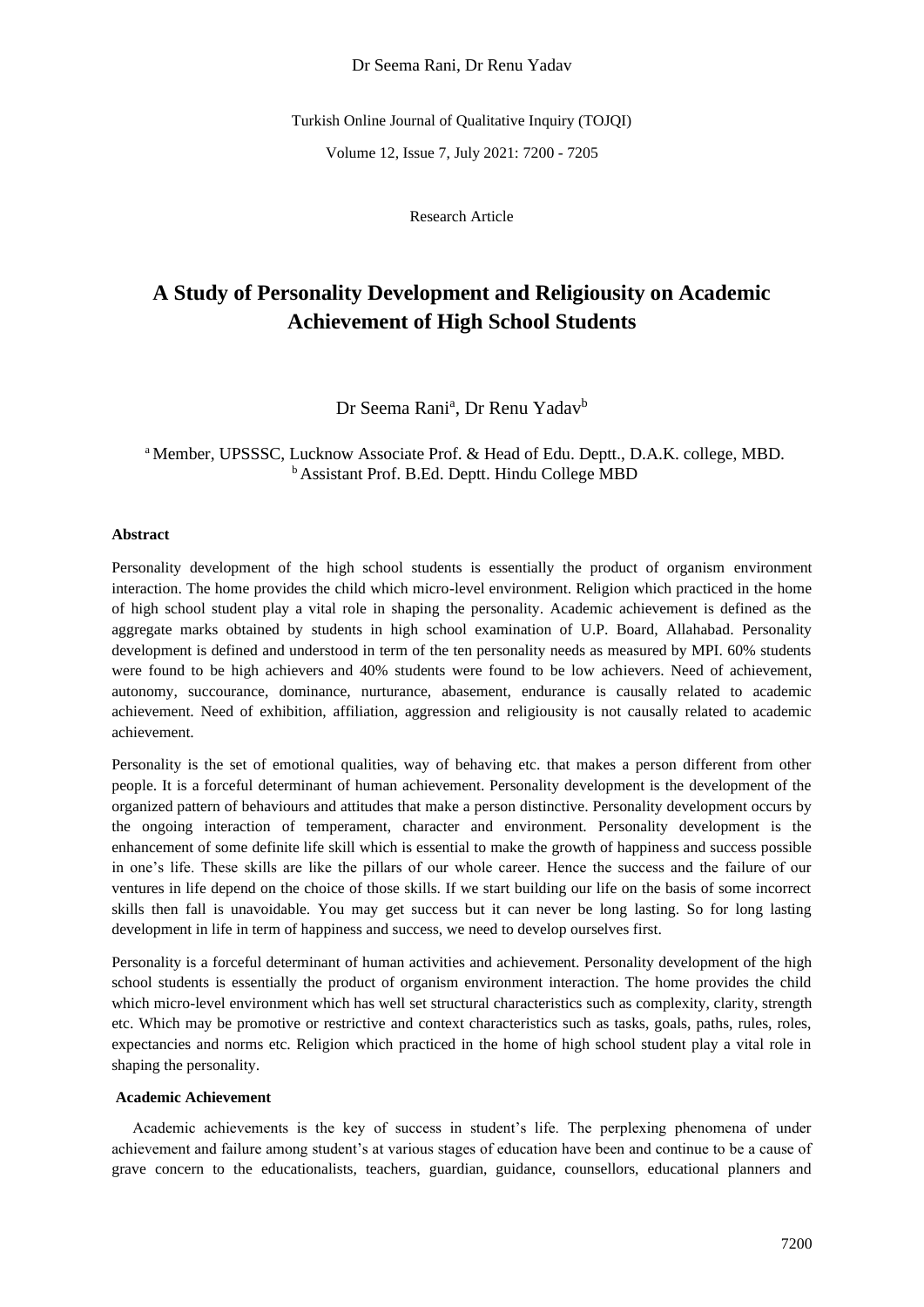# A Study of Personality Development and Religiousity on Academic Achievement of High School Students

researchers in the whole world. The problems of school success has received more public attention than any other single problem in education. The reasons for this may be the tremendous growth in student population, increased competition for admission in good school, university and colleges and finding the job. It is evident that better academic grades facilitare promotion to the higher class and also ensure better chances of getting employment.

Another reasons for studying factors of academic achievement is a large incidence of failure in the external examination at the end of high school. Many children do have sufficient intelligence but they fail in the examination. This does not indicate the wastage of money alone but also of national men power. It is more an obligation of the country to provide help to these students to develop their potential of which they are capable.A through answer to these problems, posed above has led the educationists and psychologists to exploration of the factors associated with academic achievement of school students.

Academic achievement or academic performance is the out came of education the extent to which a students, teacher or institution has achieved their educational goal. Academic achievement is defined as the aggregate marks obtained by students in high school examination of U.P. Board, Allahabad.

#### **Religiousity**

**Encyclopedia of Psychology (1946) defines** "religion as a system of attitudes, practices, rites, ceremonies and beliefs by means of which individuals or a community put themselves in relation to God or to a supernatural world and often to each other and from which the religious person derives a set of values by which to judge events in the natural world". Religious faith is denotative of the belief in a force which is superior to human beings, a force which controls fate, sometimes influenced by human behaviour as in prayer. All found religious doctrines supply information as to the nature of God, the nature of what is considered good or bad and enumerates the consequences which follow when its rules and practices are abridged **(Encyclopedia of Psychoanalysis, 1958)**.Religiousity is the essential part of personality may play a vital role in determining students' academic achievement.

Few psychologists have shown interest in the study on the effect of personality development and religiousity on academic achievement. **H.R. Taylor (1933)** conducted a study on **"The scholastic significance of certain personality factors"**. He found ratings on A.C.E. personality correlated to the extent of 0.40 with scholarship raising multiple R with intelligence and high school grades from 0.47 to 0.73. **D. Harris (1940)** published a review of literature in **psychological bulletin Vol 37**. He concluded that in order of importance the factors of achievement were (a) ability (b) efforts (c) Circumstances ( Personal, Social, economic, academic) (d) Some personality factors found related to academic achievement in some way. He found that coefficient of correlation (r) was 0.57. **R.P. Singh (1959-60)** conducted a study on **"Intelligence and personality Traits as the predictors of School performance"** In this study he found that intelligence and some of the personality factors namely emotional maturity, persistence, efficiency, sociability and general adjustment are positively correlated with scholastic achievement. **R.P. Bhatnagar (1968)** conduct a story on **"A study of some of the personality factors as predictors of Academic Achievement".** He has also shown that the personality factors in terms of needs affect scholastic achievement. Age, Sex and intelligence were constant. He reported in one of his study that the need or autonomy, interception, succourance, dominance nurturance, endurance and aggression correlated positively and need defence, affiliation and abasement correlated negatively with scholastic achievement. **Litch field and his associated (1997)** conducted a study of **"Dimensions of Religiousity as Mediators on Relation between parenting and adolescent deviant behaviour".** In which it was found that the adolescents constructed a view of their future pattern of religious activity from their parent child relation ship and their public and private religious activity. **Furrow, James L. and Linda Mans wagner (2000)** conducted a study on **"Lessons Learned: The Role Religion in the Development of Wisdom in Adolescence"**. This study suggested that critical influences and resources with particular references to religiousness are essential for the development of wise youth. **Lisa J. Bridges and Kristin Anderson Moore (2002)** conducted a study on **"Religious involvement and Children's well being"**. This research on religion and well-being in childhood and adolescence suggests that the effect of religiosity on well-being are partially shaped and influenced by the effect of interpersonal environment such as family interaction on patterns, parenting characteristics and the social supports that is provided to children and adolescents by peers and adult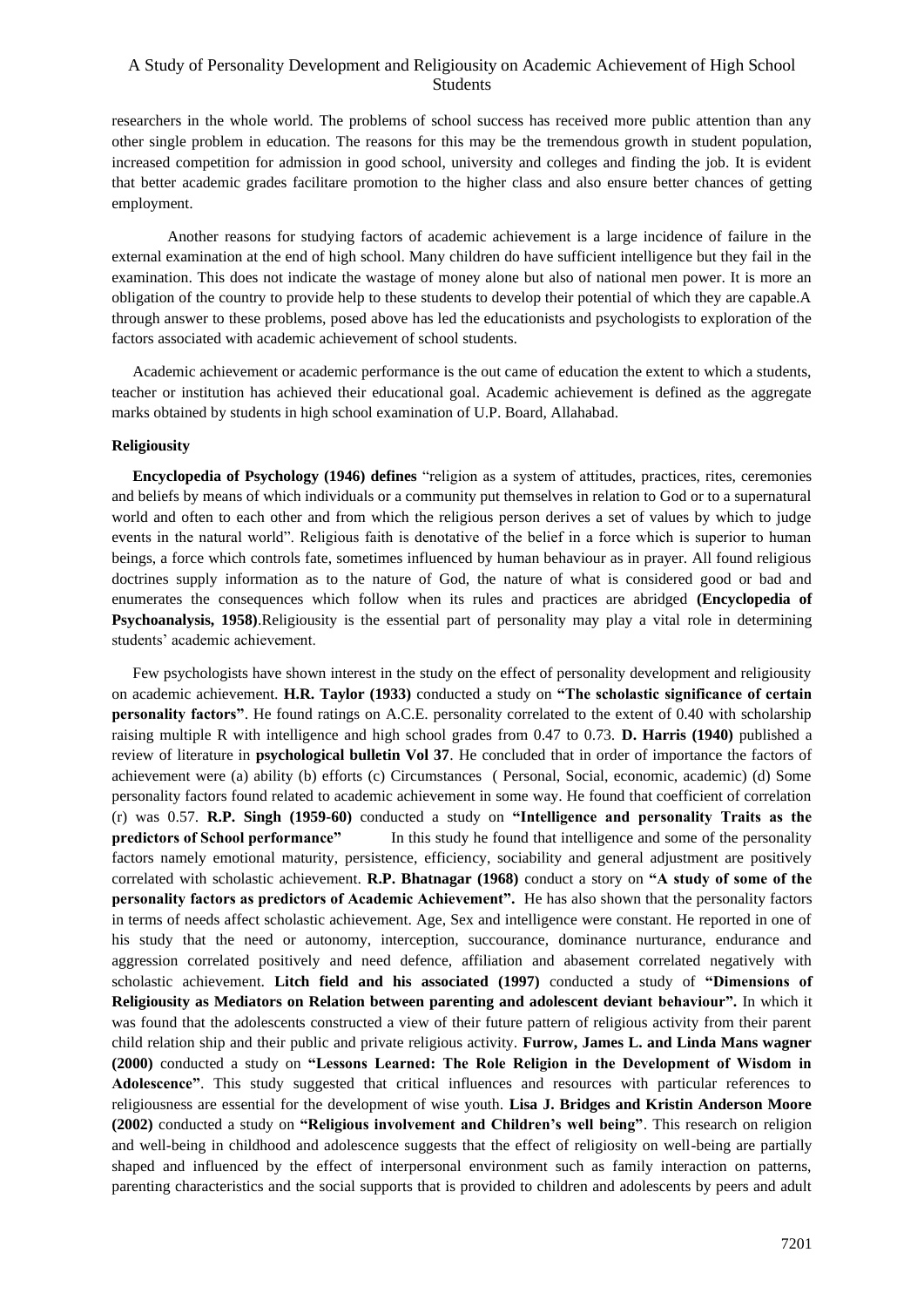who are part of their religious communities. **Sarah C. White, Joe Devine and Shreya Jha (2010)** work on a research programme **"Religion Development and well being in India"**. This paper has shown that religion is highly significant to the ways that people think about well being. However, the understanding of religion that is generally invoked here is rather different from the set a part area of life imagined by modernity.

## **Statement of The Problem-**

# **"A Study of Personality Development and Religiousity on Academic Achievement of High School Students"**

## **Need and significance of Problem:**

**It is well** known that the age of high school student is a period of great storm and stress. Socio-cultural determinants of this state of the students have been studied by many psychologist but most of these studies are macro in nature. The linkage that might be existing among the personality development religiousity and academic achievement has not been explored. This may cater to better insight in to the psychology of the high school's students specifically the study will find an answer to the questions "Are personality development, religiousity related to high school student's academic achievement in any way? And this may be considered meaningful and significant.

#### **Objectives**

- **1.** To study how academic achievement is influenced by the process of personality development. This includes the need of achievement, exhibition, autonomy, affiliation, succorance, dominance, abasement, nurturance, endurance, aggression.
- **2.** To study how religiousity is related to student's academic achievement.

#### **Hypotheses**:

**H1** : The process of personality development influences student's academic achievement significantly.

**H2 :**That religiousity is causally relatedto student's academic achievement.

## **Delimitations:**

- 1. The present study is applied only the sample students of Moradabad district only.
- 2. The results of the study are based on the measurement of Meenakshi Personality Inventory (MPI).
- 3. The present study is a quasi-experimental study with logical significance and contributes to the solution of immediate problems.
- 4. In the present study total marks of all the subject in high school examination of U.P. Board, Allahabad have been considered as the criterion of student's academic achievement.
- 5. The simple is limited only to those schools where the medium of instruction was Hindi.

**Population**: The population for the present study was defined as all the students studying class XI (who have passed class X) of senior secondary schools in the educational Institution of Moradabad district. This included both boys and girls students. The total number of these schools was found to be 250. Students of all these school constituted the basis of the study.

Sample- As the number of students studying in senior secondary schools of district Moradabad was very large, data collection from all of them was not possible. Therefore data collected through two stage sampling procedure.At First stage Selection of schools was done and at second state Selection of students was done.As per the data total 250 schools were found in the all four Tehsils of Moradabad district and the schools were further scrutinize on the basis of availability of students of different religions. After scrutiny there are 80 schools are found as per the requirement of the study. After the finalization of universe size 25% schools were taken as a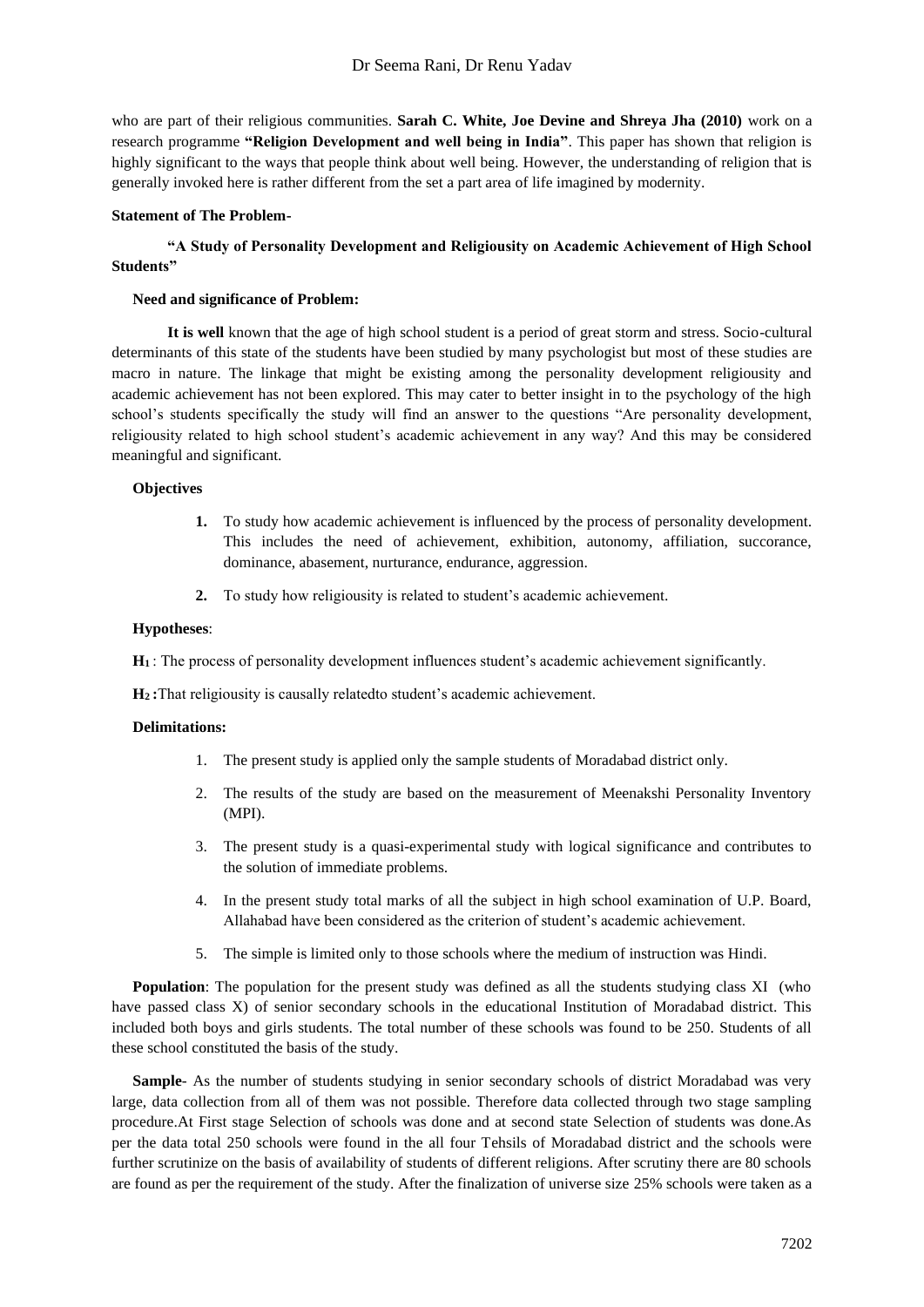# A Study of Personality Development and Religiousity on Academic Achievement of High School Students

sample of present study. Therefore, 20 schools were taken as a sample at first stage, procedure starts after the selection of schools as a sample in the present study. In this stage students sample has been drawn for the study. These sample taken at class XIth Standard. As per the structure of the study, the total sample taken from the students was divided into the Hindu, Muslim, Sikh and Christian.

For the generalization of the study and proper Weightage of each religious community, the total sample was divided in equal manner and five students are taken as a sample of the study. The total 20 students were taken as a sample from the each school there total 400 students was taken as a sample in the present study.

## **Tools:**

## • **Personality Development:**

Personality development is defined and understood in term of the personality needs as measured by Meenakshi Personality Inventory. It has only ten important needs.Need Achievement, Need Exhibition, Need Autonomy, Need Affiliation, Need Succourance, Need Dominance, Need Abasement, Need Nurturance, Need Endurance, Need Aggression.

#### **Religiousity:**

Religious faith is indicative of the belief in a force which is superior to human beings, a force which controls fats sometimes influences by human behaviour as in prayer. For measuring religious attitude SirohiReligiousity Questionnaire developed by Dr Madan Singh Sirohi N.C.E.R.T. Delhi was used. **Academic Achievement:** 

Academic achievement is defined as the aggregate marks obtained by students in high school examination of U.P. Board Allahabad.

#### **Collection of Data:**

Data were collected from all the 400 students with the help of previously mentioned tools.

#### **Statistical Analysis:**

The score on MPI, were found normal distributed. So parametric tests of significance, t-test was applied to test the hypotheses.

#### **The following table presents the results of statics test of ten hypotheses**

**Table-1**

| Personalit<br>y needs   | <b>Need</b><br>of<br>Ach. | N.<br>Exhi<br>bition<br>$\bullet$ | N.<br>Auto-<br>nomy     | N.<br>Affili-<br>tion | N.<br>succourance    | N.<br><b>Domminance</b> | N.<br><b>Nurturance</b> | N.<br>abase<br>ment     | N.<br>End<br>urance     | N.<br><b>Aggression</b> |
|-------------------------|---------------------------|-----------------------------------|-------------------------|-----------------------|----------------------|-------------------------|-------------------------|-------------------------|-------------------------|-------------------------|
| High<br><b>Achiever</b> | 11.2<br>5                 | 11.08                             | 12.79<br>5              | 9.89                  | 10.41                | 12.00                   | 12.89                   | 9.270                   | 11.91                   | 10.60                   |
| Low<br><b>Achiever</b>  | 6.43                      | 11.68                             | 10.65                   | 9.81                  | 12.25                | 8.937                   | 9.71                    | 11.46                   | 9.187                   | 11.43                   |
| t-value                 | 10.2<br>$\theta$          | 1.20                              | 4.33                    | 0.16                  | 3.96                 | 6.460                   | 6.357                   | 4.583                   | 5.558                   | 1.490                   |
| <b>Remarks</b>          | Sigat<br>0.01<br>level    | <b>Not</b><br>sig at<br>0.01      | Sig at<br>0.01<br>level | Not<br>sig at<br>0.01 | Sig at 0.01<br>level | Sig<br>at 0.01<br>level | Sig at 0.01<br>level    | Sig at<br>0.01<br>level | Sig at<br>0.01<br>level | Sig at 0.01<br>level    |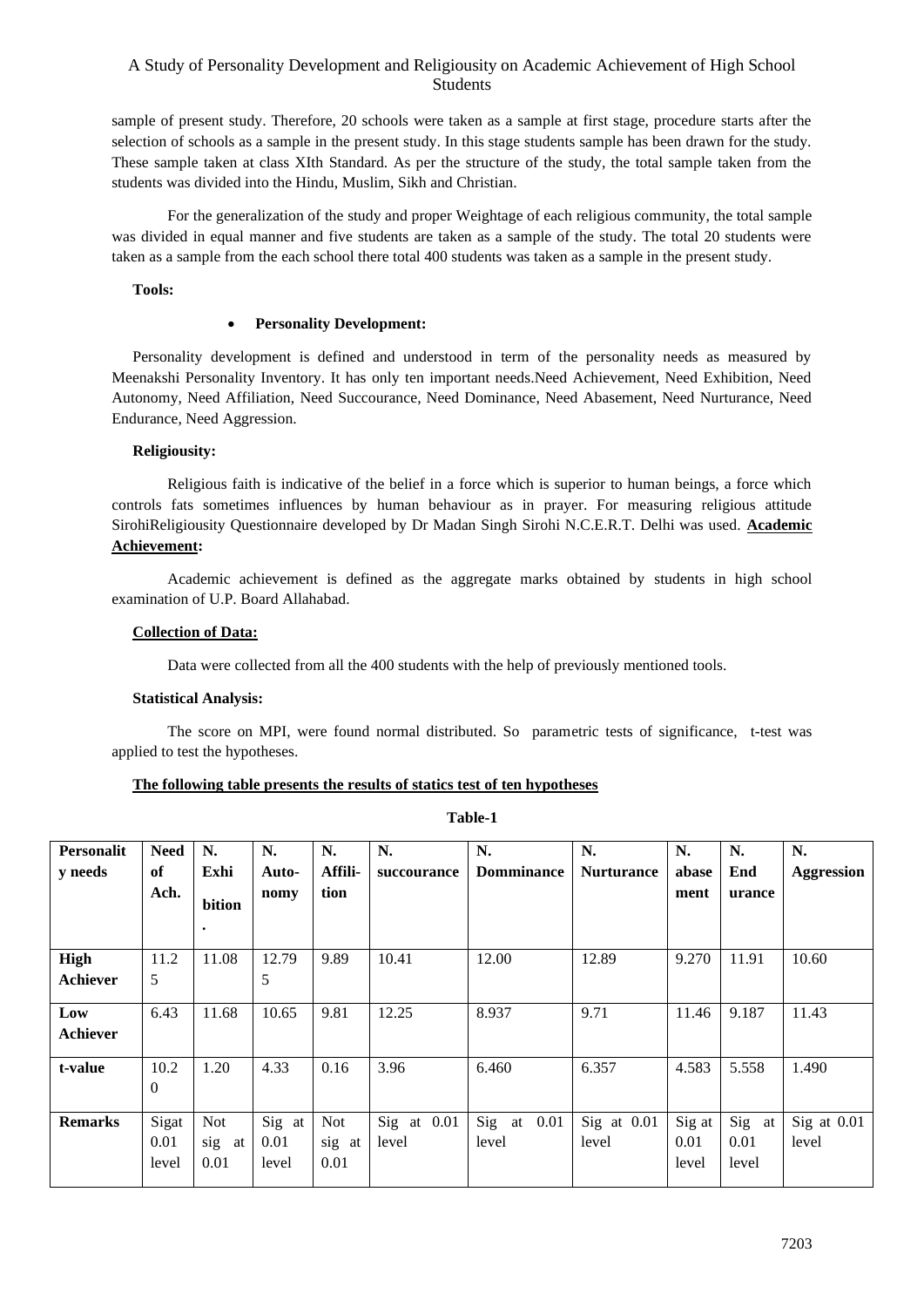|  | level<br>$\sim$ $\sim$ $\sim$ | $\sim$ $\sim$ $\sim$ |  |  |  |
|--|-------------------------------|----------------------|--|--|--|
|  |                               |                      |  |  |  |

## **Table-2**

#### **Significance of Difference between means of High-Low Achievers on Religiousity**

| <b>Value</b>    | <b>High Achiever</b> | <b>Low Achiever</b> |
|-----------------|----------------------|---------------------|
| Mean            | 98.8                 | 97.5                |
| N               | 240                  | 160                 |
| S.D.            | 21.10                | 18.86               |
| S.E.            | .136                 | 1.49                |
| Diff.           | 1.3                  |                     |
| SE <sub>D</sub> | 1.498                |                     |
| t-value         | 0.867                |                     |

#### **Results**

The study has two parts (1) personality influences student's academic achievement (2) Religiousity causally related to student's academic achievement. The purpose was to find out these factors causally related to student's academic achievement. The findings are summarized as follows:

- 1) Out of 400 students 240 (60%) students were found to be high achievers and 160 (40%) students were found to be low achievers.
- 2) The need- achievement is causally related to student's academic achievement. It is concluded that level of need- achievement caused high level of academic achievement.
- 3) The need- exhibition is not causally related to student's academic achievement
- 4) The need- autonomy is causally related to academic achievement. The high achievement have strong ambition to achieve and they do not liking to be under sub-ordination.
- 5) The need-affiliation is not causally related to student's academic achievement.
- 6) The need- Succourance is causally related to students' academic achievement. The low achievers as compared to high achievers have higher level n-Succourance.
- 7) The need- dominance is causally related to student's academic achievement. Low achiever cannot be expected to dominate over others in any situations.
- 8) The need- nurturance is causally related to student's academic achievement. The mean of low achievers as compared to high achievers is much less.
- 9) The need- abasement is causally related to student's academic achievement.
- 10) The need- endurance is causally related to student's academic achievement. This need of the low achievers is very low as compared to that of the high achievers.
- 11) The need- aggression is not causally related to student's academic achievement.